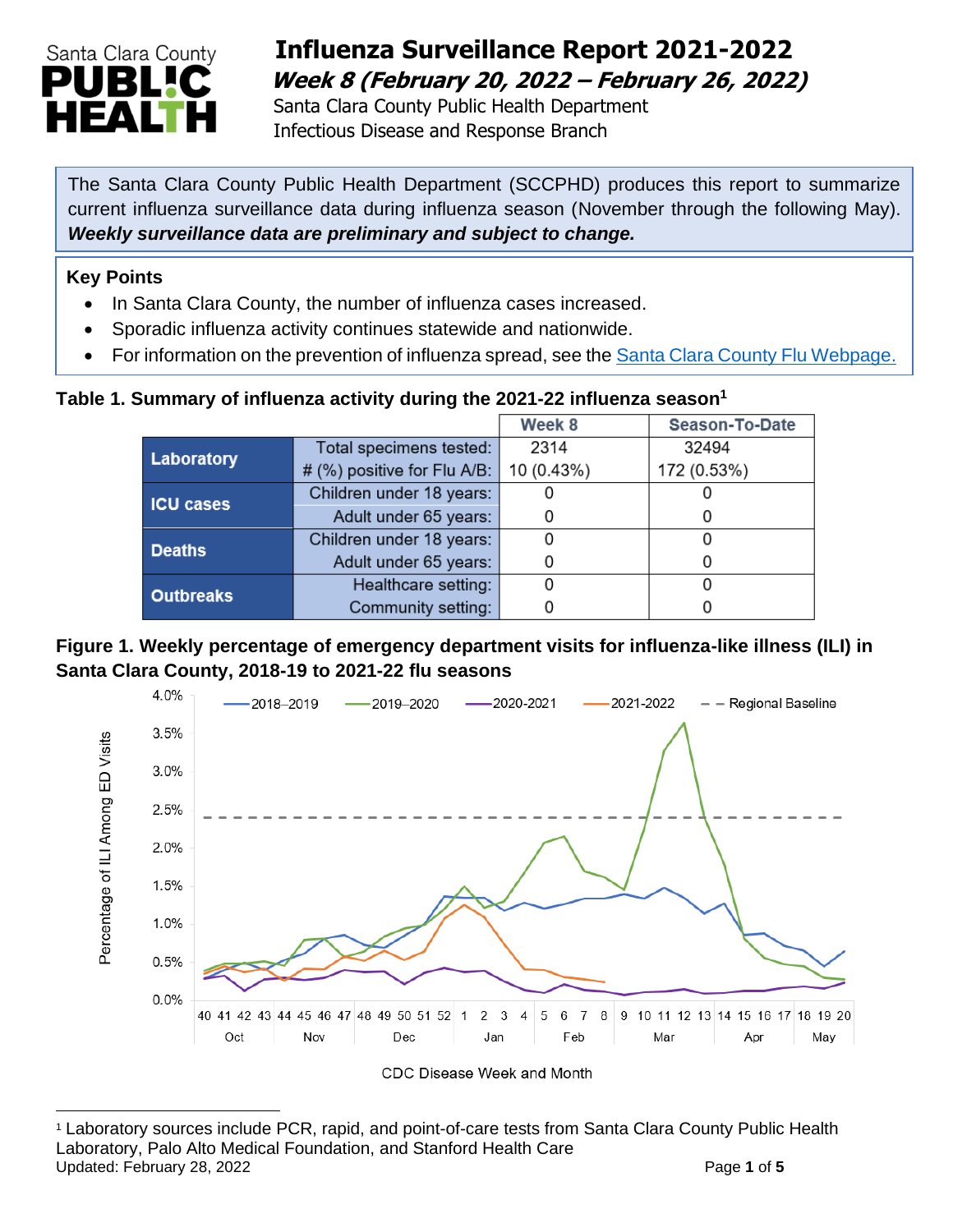

 Santa Clara County Public Health Department Infectious Disease and Response Branch

## **Influenza Virologic Surveillance**





CDC Disease Week and Month

<sup>&</sup>lt;sup>2</sup> Laboratory sources include PCR, rapid, and point-of-care tests from Santa Clara County Public Health Laboratory, Palo Alto Medical Foundation, and Stanford Health Care. Limitations of Figure 2 data include presence of out-of-jurisdiction cases, inability to subtype influenza by certain laboratories, and potential missed influenza cases tested by alternate laboratories in the county.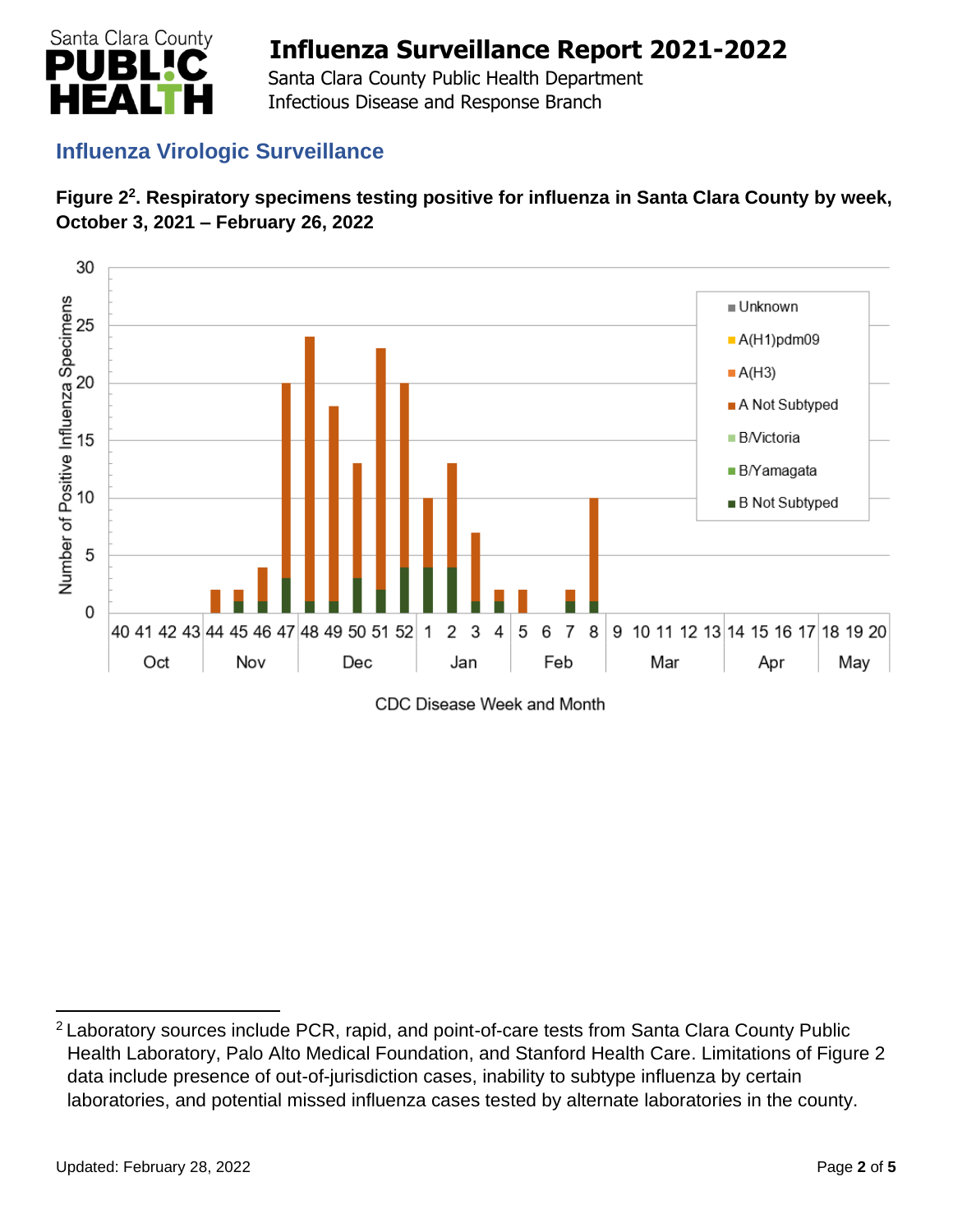

 Santa Clara County Public Health Department Infectious Disease and Response Branch

## **Laboratory-Confirmed Influenza ICU Cases, Deaths, and Outbreaks**

As of February 26, 2022, no laboratory-confirmed influenza cases requiring ICU level care or influenzaassociated deaths among persons under 65 years old were reported in Santa Clara County for the current flu season (Figure 3, Figure 4). Cases aged 65 years and older are not reportable. Additionally, no laboratory-confirmed influenza outbreaks have been reported in a healthcare or community setting for the  $2021 - 2022$  influenza season (Figure 5).

### **Figure 3 3 . Laboratory-confirmed influenza ICU cases and deaths among individuals aged 0-64 years by week of onset in Santa Clara County, October 3, 2021 – February 26, 2022**



CDC Disease Week and Month



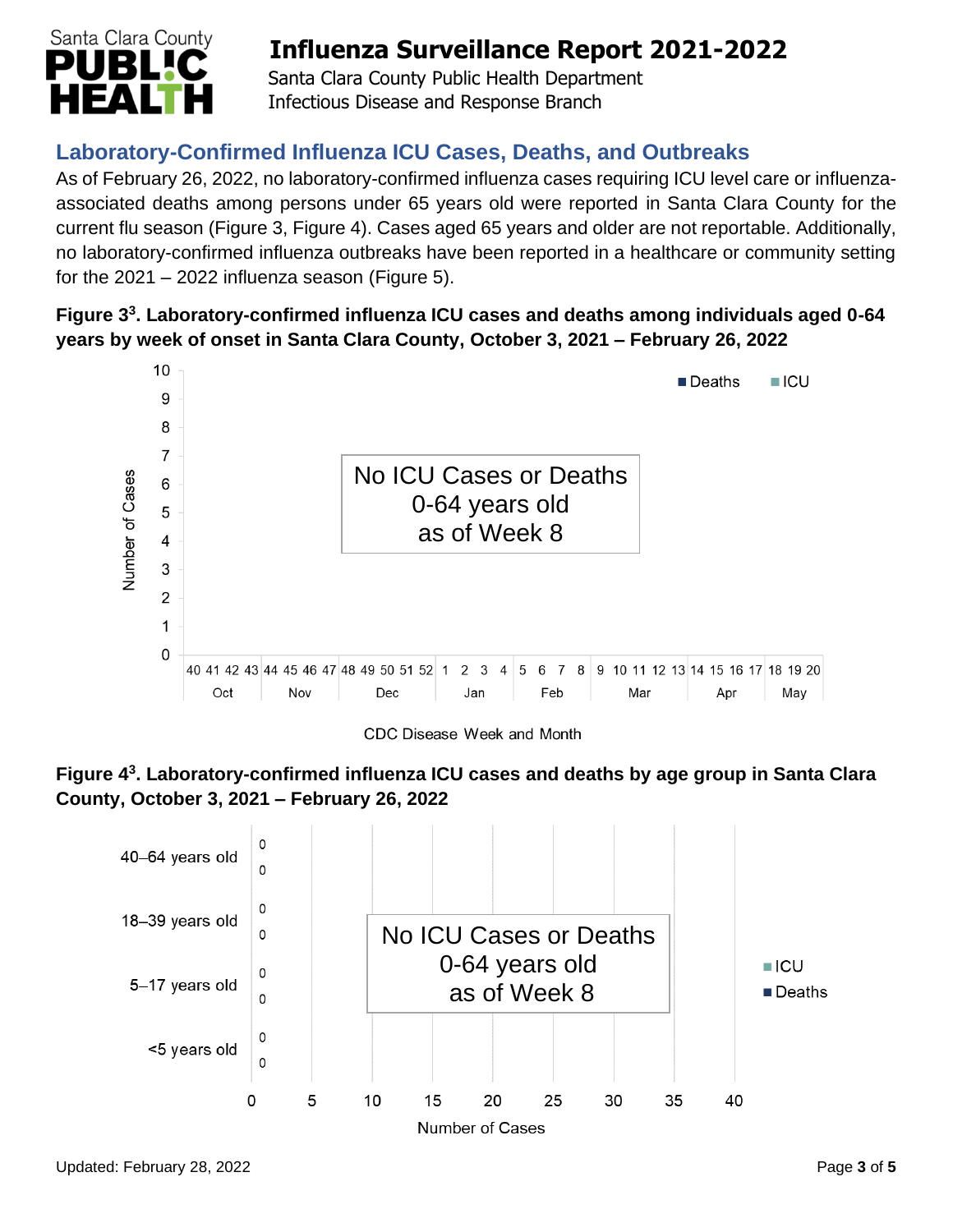

 Santa Clara County Public Health Department Infectious Disease and Response Branch

### **Figure 5 3 . Laboratory-confirmed healthcare and community outbreaks by outbreak onset week in Santa Clara County, October 3, 2021 – February 26, 2022**



## **Statewide and Nationwide Influenza Surveillance**

|                                      | <b>CALIFORNIA</b> |                                                                                         | <b>UNITED STATES</b> |                |
|--------------------------------------|-------------------|-----------------------------------------------------------------------------------------|----------------------|----------------|
|                                      | Week 7            | Season-To-Date                                                                          | Week 7               | Season-To-Date |
| Season influenza activity            |                   | Sporadic influenza activity continues across California<br>and the rest of the country. |                      |                |
| <b>Predominant Virus Circulating</b> | Flu A             | Flu A                                                                                   | Flu A                | Flu A          |
| # Of Flu-Coded Deaths                | 3                 | 32                                                                                      | 12                   | 1017           |
| # Of Flu-Associated Pediatric Deaths | 0                 | 0                                                                                       |                      | 6              |

For more information, visit the [CDPH Influenza Webpage](http://www.cdph.ca.gov/Programs/CID/DCDC/Pages/Immunization/Influenza.aspx) and the [CDC U.S. Influenza Surveillance](http://www.cdc.gov/flu/weekly/)  [Webpage.](http://www.cdc.gov/flu/weekly/)

 $3$  The source for Figures 3, 4, and 5 is the California Reportable Diseases Information Exchange (CalREDIE) system. Data are provisional as of 2/28/2022.